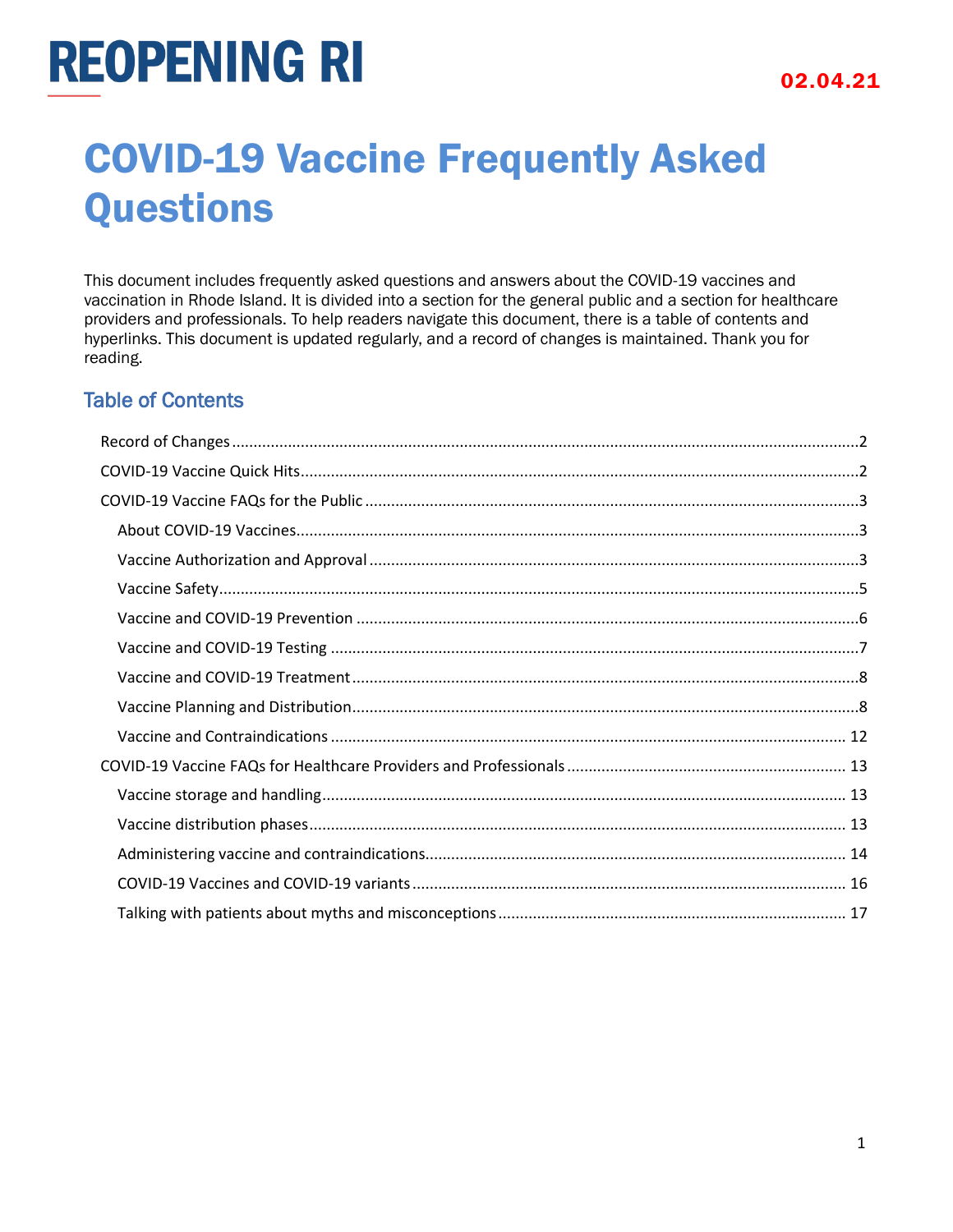## <span id="page-1-0"></span>Record of Changes

12.23.2020 – added categories for ease of reading, added new questions (Contraindications), added dates to new and updated questions.

12.28.2020 – added new questions (vaccination in long-term care facilities, vaccination for those who live in Rhode Island for part of the year), updated questions.

1.4.2021 – added new questions and answers to "About Vaccines," "Contraindications," and to a new section: "Vaccines and Immunity"

1.11.2021 – added content for healthcare providers and professionals, added vaccine "quick hits," reorganized content.

1.19.2021 – added new content to General Public FAQs – Vaccine Planning and Distribution and updated General Public FAQs – Vaccination and Contraindications. Added new content to Healthcare Provider FAQs – Vaccine Distribution Phases

1.22.2021 – added page numbers, added new content to and updated General Public FAQs – Vaccine Safety, Vaccines and Testing, Vaccine Planning and Distribution. Added content to and updated Healthcare Provider FAQs - New COVID-19 variants

1.28.2021 – added content for what happens at and after vaccination appointments, updated when vaccine will be available to Rhode Islanders over the age of 65, added information on timing of second dose. 2.4.2021 – added vaccine availability to undocumented immigrants, updated content for will there be multiple doses, updated content for how to sign up for vaccine, updated content regarding priority list, updated content for COVID-19 variants.

## <span id="page-1-1"></span>COVID-19 Vaccine Quick Hits

- To see who is currently eligible for vaccine, clic[k here.](https://docs.google.com/spreadsheets/d/1rcqXfFqnv1o6AFZe1zczfkRvI6cL3-6uNrgP91da3gA/edit#gid=0)
- To see Rhode Island's vaccination timeline, click [here.](https://health.ri.gov/publications/guidelines/COVID19-vaccine-timeline.pdf)
- To see Rhode Island vaccination data, click [here.](https://ri-department-of-health-covid-19-data-rihealth.hub.arcgis.com/) (This page works best with Google Chrome).
- Two COVID-19 vaccines are currently available in the United States, one made by Pfizer (for ages 16 years and older) and one made by Moderna (for ages 18 years and older)
- The two available vaccines are not live virus vaccines. They are messenger RNA (mRNA) vaccines.
- A person cannot get COVID-19 infection from the vaccine.
- The vaccines are a two-dose series either 21 days apart (Pfizer) or 28 days apart (Moderna). There is a four-day grace period if vaccine is administered earlier (day 17 and day 24 respectively), that is acceptable.
- Optimal immunity is reached one to two weeks after the second COVID-19 vaccine dose.
- The vaccines are 95% effective in preventing symptomatic laboratory-confirmed COVID-19 and in preventing severe disease.
- It is not known at this time how long immunity will last after receiving the COVID-19 vaccine series.
- There is no serologic test for immunity at this time. Even if a person has a positive serologic test after vaccination or natural disease, this does not translate to having "protective immunity."
- Symptoms after vaccination represent the immune response of the body and commonly include symptoms such as:
	- Local pain, swelling, or redness where the shot was given
	- Fatigue, headache, muscle pain, chills
	- More pronounced reactions were more commonly reported after the second dose than after the first dose and were more common in participants younger than 55 years of age.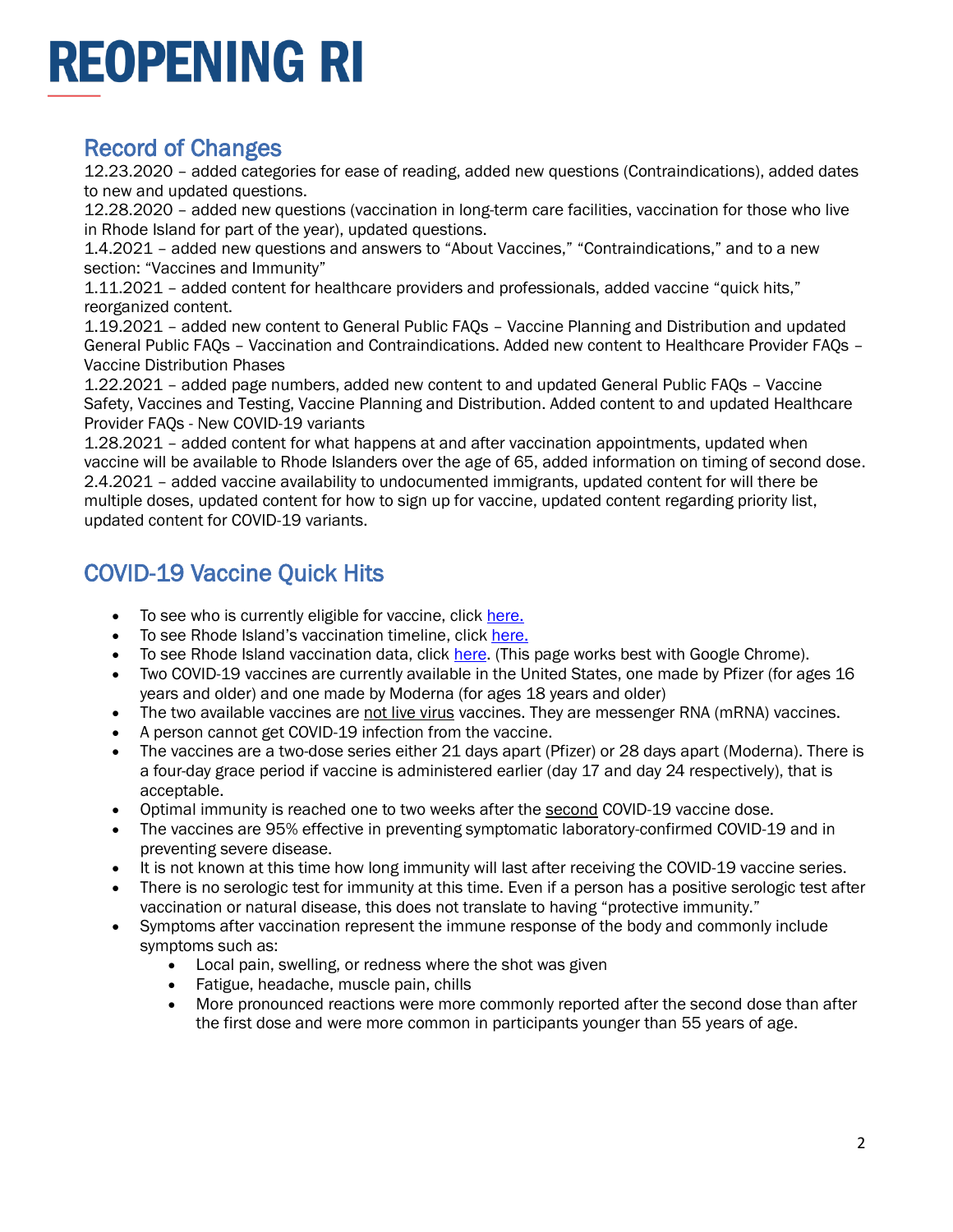## <span id="page-2-0"></span>COVID-19 Vaccine FAQs for the Public

## <span id="page-2-1"></span>About COVID-19 Vaccines

#### What is an mRNA vaccine?

An mRNA vaccine is a vaccine that uses messenger ribonucleic acid (mRNA) to build a protein that will trigger an immune response. These vaccines give our cells instructions to make a harmless part of the COVID-19 virus—specifically, a protein on the virus's surface. Once our cells receive these instructions, the mRNA breaks down and our cells get rid of it. Also, because the mRNA never enters the cell's nucleus, mRNA is unable to interact with DNA in any way.

#### Will I get sick from the vaccine?

No. Vaccines do not cause disease. However, vaccines can cause your immune system to respond. This is a sign that the vaccine—and your body's immune system—is working.

Based on information released about the Pfizer and Moderna vaccines, we expect people to have symptoms after vaccination. People may feel some soreness at the site of injection, some aches, and fatigue. These symptoms may be more noticeable than those that occur with a flu vaccine. This is completely normal and will clear up in a few days. *Response updated 12.28.2020*

#### How many COVID-19 vaccines are in trial?

There are many vaccines in various trial phases. However, not all of them will be approved or authorized for emergency use. It is possible that Rhode Island will receive several different approved COVID-19 vaccines. We may receive these vaccines at different times, depending on when they are approved.

### Will there be multiple doses of the vaccine?

This depends on which vaccines are authorized for use. Both the Pfizer and Moderna vaccines—the first vaccines to request emergency use authorization—require two doses. The Pfizer vaccine requires a second dose 21 days after the first dose and the Moderna vaccine requires a second dose 28 days after the first dose. For both the Pfizer and Moderna vaccines, the first dose is the same as the second dose in terms of amount and its composition. *Response updated 2.1.2021*

#### How will I know when to get a second dose?

We are looking into several different methods to help people remember which vaccines they received and to notify people when they need to get their second dose. Those who receive the vaccine will also receive a vaccination card that states when they received the vaccine and which vaccine they received. It's a good idea to take a picture of this card with your phone so that you can keep your own record. You will learn more about how to get a second dose when you receive your first dose of vaccine.

## <span id="page-2-2"></span>Vaccine Authorization and Approval

#### How do vaccines get approved?

Vaccines go through three phases of clinical trial. Each phase tests for safety and effectiveness across an increasing number of test volunteers.

• In Phase 1, potential vaccines are tested by approximately 20 to 100 people.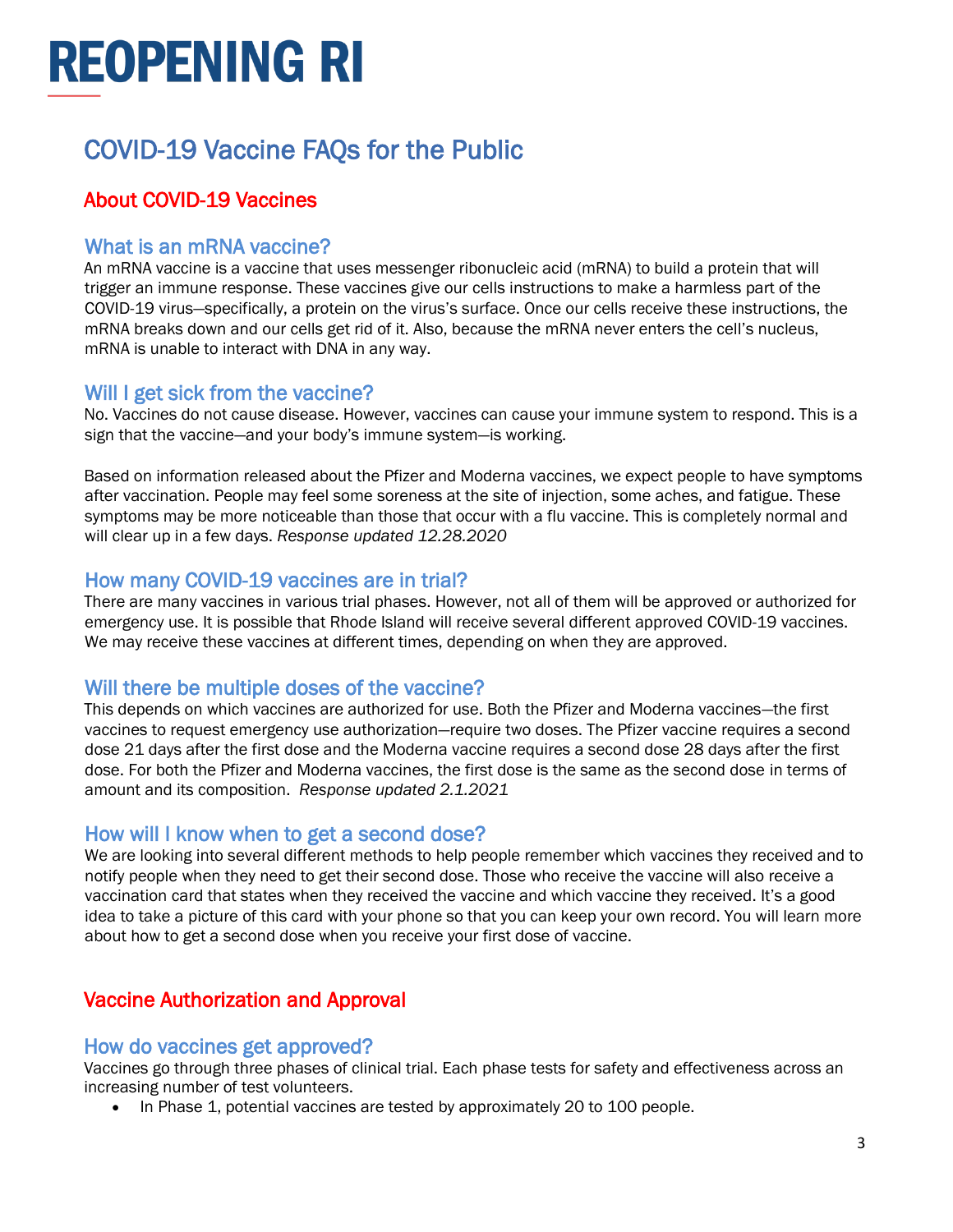- In Phase 2, the potential vaccines are tested by several hundred volunteers.
- In Phase 3, vaccines are tested by thousands of volunteers.

The US Food and Drug Administration (FDA) will only approve a vaccine if it is safe, effective, and if its benefits outweigh its risks.

### What is an Emergency Use Authorization?

Emergency Use Authorization (EUA) is an authority that allows the FDA to make certain medical products (e.g., vaccines, treatments) available during public health emergencies. It also can allow the use of medical products that have been approved, but for use in a different way than originally intended.

An EUA lasts for the length of an emergency. A regular FDA approval lasts forever, unless a safety or efficacy issue comes up that needs further review.

The [FDA has authorized COVID-19 vaccines made by Pfizer and Moderna for emergency use.](https://www.cdc.gov/vaccines/covid-19/eua/index.html) *Response updated 12.22.2020*

#### What criteria are necessary to issue an EUA?

To issue an EUA, at minimum, the known and potential benefits of a drug, device, or test must outweigh the risks. In addition, the drug, device, or test must meet certain thresholds for safety and effectiveness, and people must be in urgent need of care.

#### How do we know that drugs, devices, or tests that have received EUAs are safe?

The FDA released [guidance](https://www.fda.gov/regulatory-information/search-fda-guidance-documents/emergency-use-authorization-vaccines-prevent-covid-19) for vaccine manufacturers considering requests for an EUA. This guidance explains the criteria that need to be met before any vaccine for COVID-19 will receive an EUA. To meet criteria, manufacturers will use data from a Phase 3 clinical trial. The vaccine's potential and known benefits must outweigh the potential and known risks. In addition, the vaccine must be at least 50% effective and must meet certain safety standards among a sufficiently large group of volunteers. The FDA will also consult with an independent advisory committee before issuing an EUA for a COVID-19 vaccine.

Granting an EUA does not mean that vaccine clinical trials will stop. Data can continue to be collected through trials even if an EUA is granted.

For more on EUAs, visit: [Emergency Use Authorization](https://www.fda.gov/emergency-preparedness-and-response/mcm-legal-regulatory-and-policy-framework/emergency-use-authorization) and [FAQs on Emergency Use Authorizations \(EUAs\) for](https://www.fda.gov/medical-devices/coronavirus-disease-2019-covid-19-emergency-use-authorizations-medical-devices/faqs-emergency-use-authorizations-euas-medical-devices-during-covid-19-pandemic)  Devices - [COVID-19.](https://www.fda.gov/medical-devices/coronavirus-disease-2019-covid-19-emergency-use-authorizations-medical-devices/faqs-emergency-use-authorizations-euas-medical-devices-during-covid-19-pandemic)

#### What happens after the FDA authorizes (through an EUA) or approves a vaccine?

After the FDA authorizes or approves a vaccine, there are more steps to ensure safety. The CDC's Advisory Committee on Immunization Practices (ACIP) will hold a public meeting and will review all available information from clinical trials. This includes the descriptions of who received each vaccine, how different groups of people responded to the vaccines, and any side effects experienced. The ACIP then votes on whether to recommend the vaccine and who should receive the vaccine.

Rhode Island has added an additional layer of approval. The COVID-19 Vaccine Subcommittee of Rhode Island's Vaccine Advisory Committee is a group of medical experts and community leaders who will also review the science.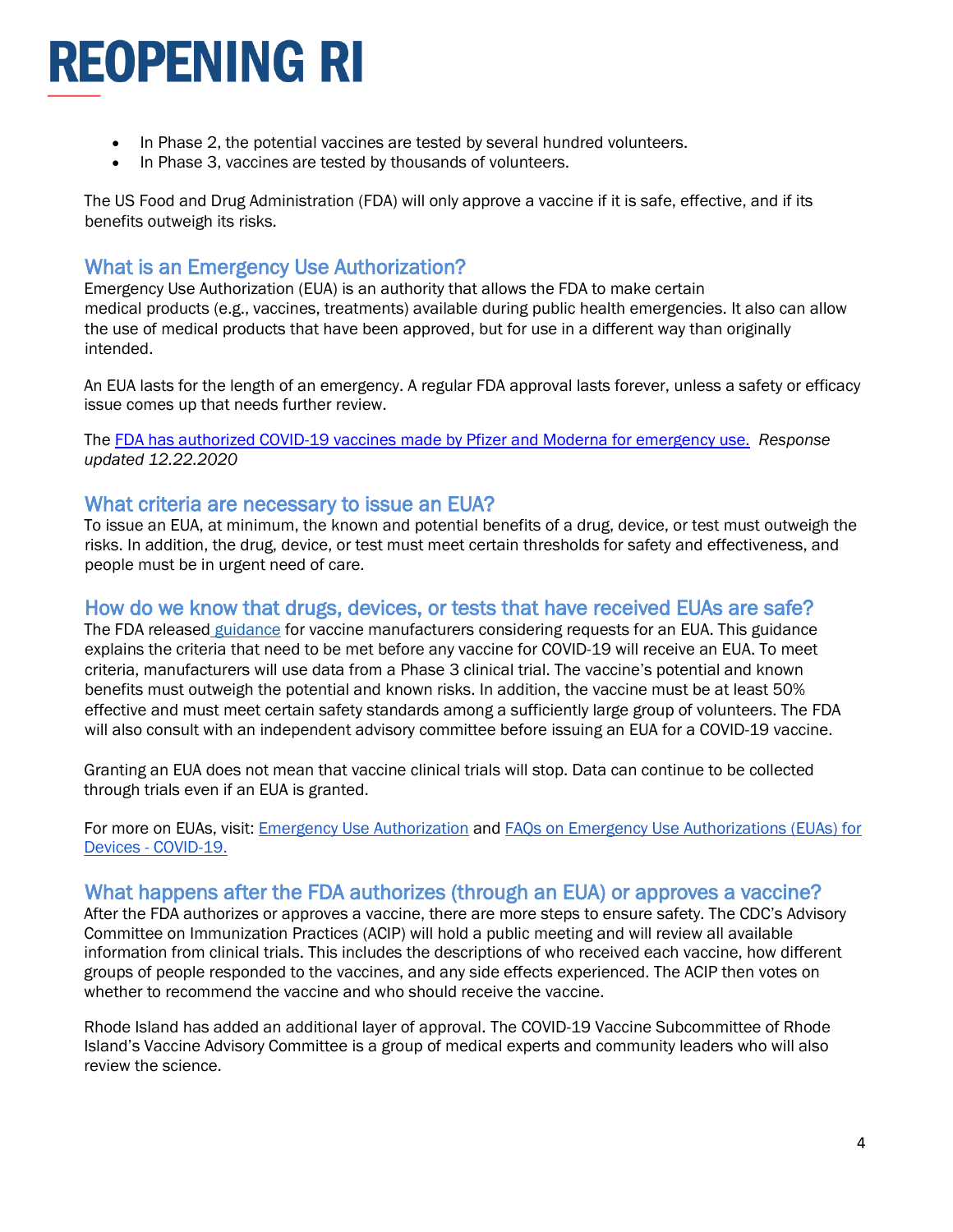## Is the COVID-19 vaccine development and approval process different from a typical vaccine development and approval process?

The COVID-19 vaccines are being held to the same standards as other vaccines to make sure they are safe. No steps involving safety have been skipped.

There are some differences in other processes that may make the COVID-19 vaccine available much faster than a typical vaccine. Importantly, there has been much collaboration across the scientific community to develop a vaccine. This is a global pandemic. As a result, a lot of time and resources from across the globe have gone into developing several COVID-19 vaccines.

Further, researchers had a head start on vaccine development because of research already done on similar coronaviruses. This includes the viruses that caused Middle East Respiratory Syndrome (MERS) and Severe Acute Respiratory Syndrome (SARS). Also, the government began producing doses of certain COVID-19 vaccines when they reached Phase 3 trials. This way, when these vaccines were determined to be safe and effective, people could get them immediately.

## <span id="page-4-0"></span>Vaccine Safety

#### Are COVID-19 vaccines safe?

Safety is a top priority. COVID-19 vaccines have been tested in large clinical trials with people of different ages, races, and ethnicities to make sure they are safe. No steps involving safety have been skipped— COVID-19 vaccines are being held to the same standards as other vaccines to make sure they are safe. To ensure safety of vaccines in the United States, there is a rigorous vaccine development and approval process. Following approval of a vaccine, there are several systems in place to continue to ensure safety. Please see the answer above describing how vaccine safety is determined in the approval process.

#### What steps are taken to ensure safety after a vaccine is approved?

After a vaccine is approved and distributed, vaccine monitoring systems are used to watch for possible side effects. If an unexpected side effect is seen, experts study it to determine whether changes are needed in vaccine recommendations.

The Vaccine Adverse Event Reporting System (VAERS) is a national vaccine safety surveillance program of the FDA and the CDC. VAERS collects and analyzes information from reports of adverse events (e.g., side effects) that occur after a vaccine has been approved and distributed. Anyone can submit a report to VAERS by going to this link: [https://vaers.hhs.gov/reportevent.html.](https://vaers.hhs.gov/reportevent.html) Vaccine Adverse Event Reporting Systems exist for the Department of Defense, the Department of Affairs, and the Indian Health Service.

There are several programs and initiatives, in addition to VAERS, that monitor vaccine safety. These include: CDC's Vaccine Safety Datalink and Clinical Immunization Safety Assessment Project, and FDA's Biologics Effectiveness and Safety System and Sentinel Initiative. More information about these different systems is available at: [https://www.cdc.gov/coronavirus/2019-ncov/vaccines/safety.html.](https://www.cdc.gov/coronavirus/2019-ncov/vaccines/safety.html)

#### What is v-safe?

V-safe is a smartphone-based tool—developed by CDC—that uses text messaging and web surveys to provide personalized health check-ins after you receive a COVID-19 vaccination. Through v-safe, you can quickly tell CDC if you have any side effects after getting the COVID-19 vaccine. Depending on your answers, someone from CDC may call to check on you and get more information. And v-safe will remind you to get your second COVID-19 vaccine dose if you need one.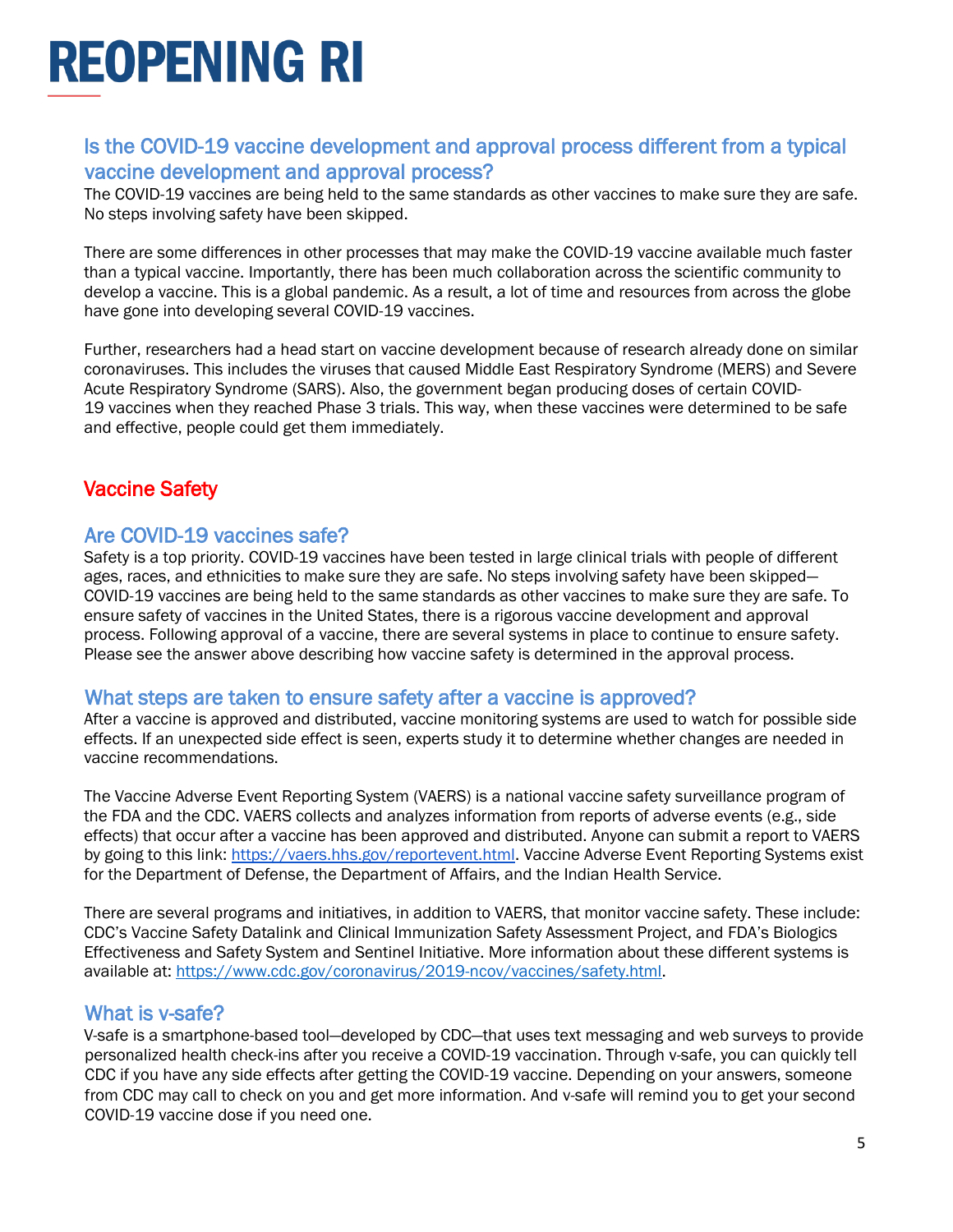Your participation in CDC's v–safe makes a difference—it helps keep COVID-19 vaccines safe. For more on vsafe, visit CDC's [site.](https://www.cdc.gov/coronavirus/2019-ncov/vaccines/safety/vsafe.html) *Response added 12.14.2020*

### How do we know who was included in trials? Was there enough testing done among people like me?

The COVID-19 vaccines that have been authorized were tested in large clinical trials with people of different ages, races, and ethnicities. Information about vaccine trial participants is being released by researchers. Based on recent [press releases,](https://investors.modernatx.com/news-releases/news-release-details/moderna-announces-primary-efficacy-analysis-phase-3-cove-study) we know that the Phase 3 trial of the Moderna vaccine includes 30,000 participants ages 18 and older. Nearly half (42%) of the study participants belong to high-risk groups. This means that they are older than 65 or have chronic conditions like diabetes, severe obesity, and cardiac disease. More than one third (37%) of study participants belong to communities of color. You can also find data on the diversity of participants in the **Pfizer vaccine clinical trial here**.

#### Are COVID-19 vaccines safe for children?

The Pfizer and Moderna vaccines are only authorized for people 16 years old and 18 years old and older, respectively. *Response added 1.22.2021*

### <span id="page-5-0"></span>Vaccine and COVID-19 Prevention

### Does immunity after getting COVID-19 last longer than protection from COVID-19 vaccines?

The protection someone gains from having an infection (called "natural immunity") is different by disease and by person. Because this is a new virus, we don't know how long natural immunity might last. Early evidence suggests that it may not last very long. Also, we don't yet know how long immunity lasts from vaccination, because these vaccines are new and we are still collecting data over time. Both natural immunity and vaccine-induced immunity are important aspects of COVID-19 that experts are learning more about. The CDC will keep the public informed as new evidence becomes available. *Response added 1.11.2021*

#### Do I still need to wear a mask?

Studies of the COVID-19 vaccines have only measured whether vaccinated people developed symptoms, not whether they got infected. You can become infected with the coronavirus and be asymptomatic. Asymptomatic people can still spread COVID-19 to others. We don't know whether a vaccine prevents asymptomatic infections and if there's still the possibility that a vaccinated person could transmit the virus without knowing it. It is therefore important to continue wearing your mask after being vaccinated and until we have more information about how much and how long these vaccines offer protection against infection and transmission. *Response added 1.4.2021*

#### Do I still need to social distance from others and follow social gathering limits?

Yes, for the time being, until we have more research, we still need to remain six feet apart when not with people in our household. *Response added 1.4.2021*

### Do I need to quarantine if I have been fully vaccinated and am later identified as a close contact of someone who has tested positive for COVID-19?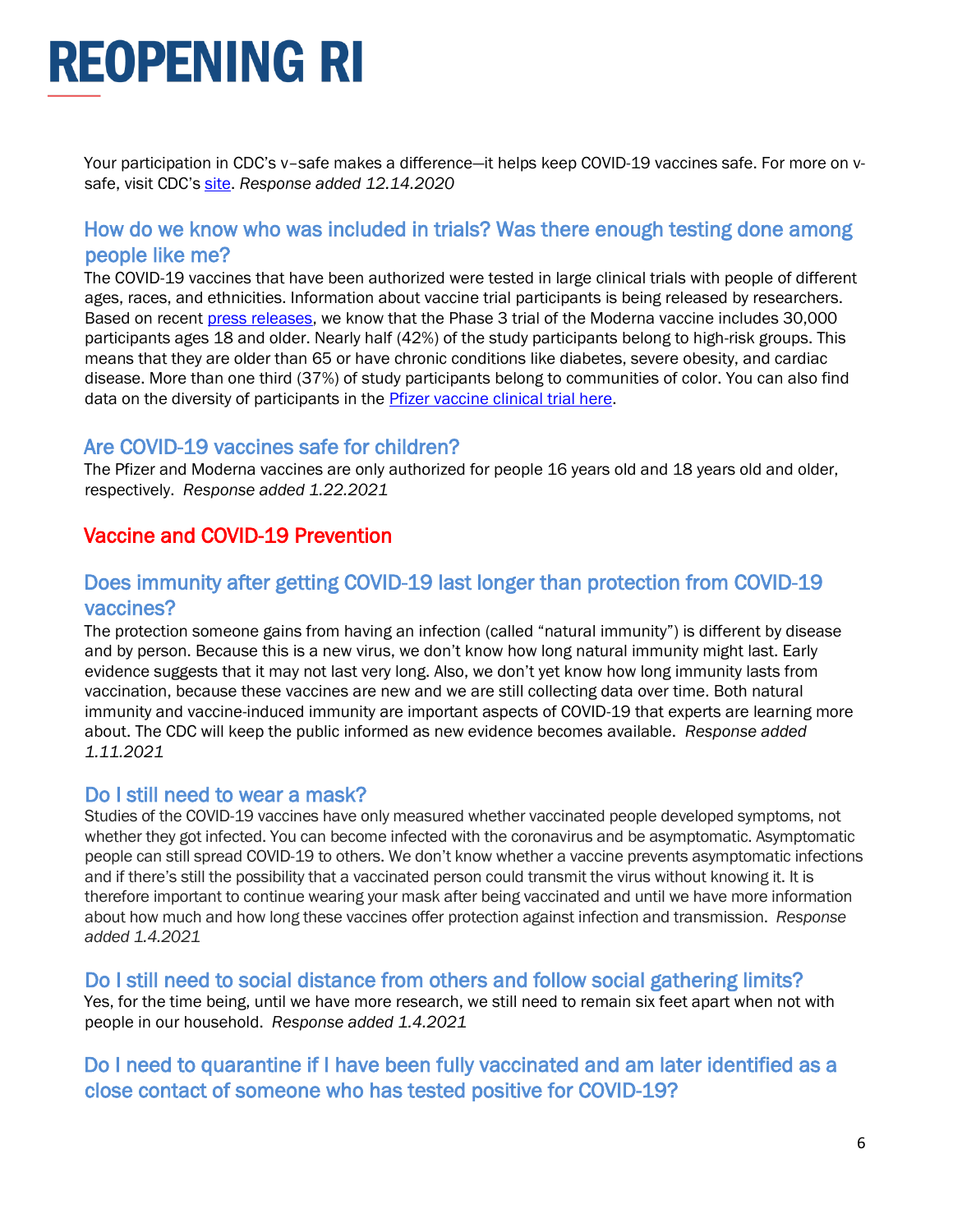The exact degree and duration of immunity after receiving an mRNA vaccine is currently unknown. There is no lab test to determine if you are immune and protected. Therefore, if you have received both doses of the vaccine and should you have an exposure to a case of COVID-19, you are expected to continue to follow the current quarantine [requirements.](https://covid.ri.gov/covid-19-prevention/quarantine-and-isolation) *Response added 1.4.2021*

#### Do I need to isolate if I test positive on a respiratory specimen (nasal swab) after I am vaccinated?

The COVID-19 vaccine does not in any way interfere with PCR or rapid testing from a respiratory specimen. If you test positive for COVID-19, you are infectious and you [must isolate](https://covid.ri.gov/covid-19-prevention/quarantine-and-isolation) whether or not you have received a vaccine. Should this happen, seek guidance from your primary care provider. *Response added 1.4.2021*

#### Can I begin to travel without having to quarantine upon arrival to a destination?

Vaccinated persons should continue to follow all current guidance to protect themselves and others, including following [CDC travel guidance.](https://www.cdc.gov/coronavirus/2019-ncov/travelers/index.html)

International Travelers: Not all countries have started vaccinating their populations, so continue to follow COVID-19 guidelines such as mask wearing and social distancing when you travel. Different governments across the world are likely to have different protocols for travelers to prove their vaccination status and to test and/or quarantine if they been not been vaccinated, so check the guidelines of the country you plan to visit before traveling.

Domestic Travelers: Quarantine restrictions and rules will continue to vary depending on which state you are traveling to. To learn more about the current restrictions that are in place, check with the health department of the state you are traveling to. *Response added 1.4.2021*

## <span id="page-6-0"></span>Vaccine and COVID-19 Testing

#### Do I need to get tested for COVID-19 before receiving either dose of vaccine?

No, you do not need to get tested for COVID-19 prior to receiving a COVID-19 vaccine. If you are exhibiting symptoms of COVID-19 or have known current COVID-19 infection, you should not get vaccine until after you have completed your isolation or quarantine requirements.

This recommendation applies to persons who develop COVID-19 infection before receiving any vaccine doses as well as those who develop COVID-19 infection after the first dose but before the second dose.

If you were scheduled to receive your first or second dose of COVID-19 vaccine while you are still in isolation or quarantine, you will need to cancel and reschedule for a time after you have completed isolation. After ending isolation or quarantine, you do not need to wait for any specific length of time before getting the COVID-19 vaccine. However, if you have not yet started the two-dose vaccine series, you may choose to delay vaccination for up to 90 days after infection. This is because you will likely have a short-term immunity to COVID-19 after infection. *Response added 1.11.2021*

### I received a COVID-19 vaccine dose then tested positive for COVID-19. What does this mean?

If you test positive for COVID-19 on a respiratory specimen, you have COVID-19 infection and must isolate whether or not you have received a vaccine.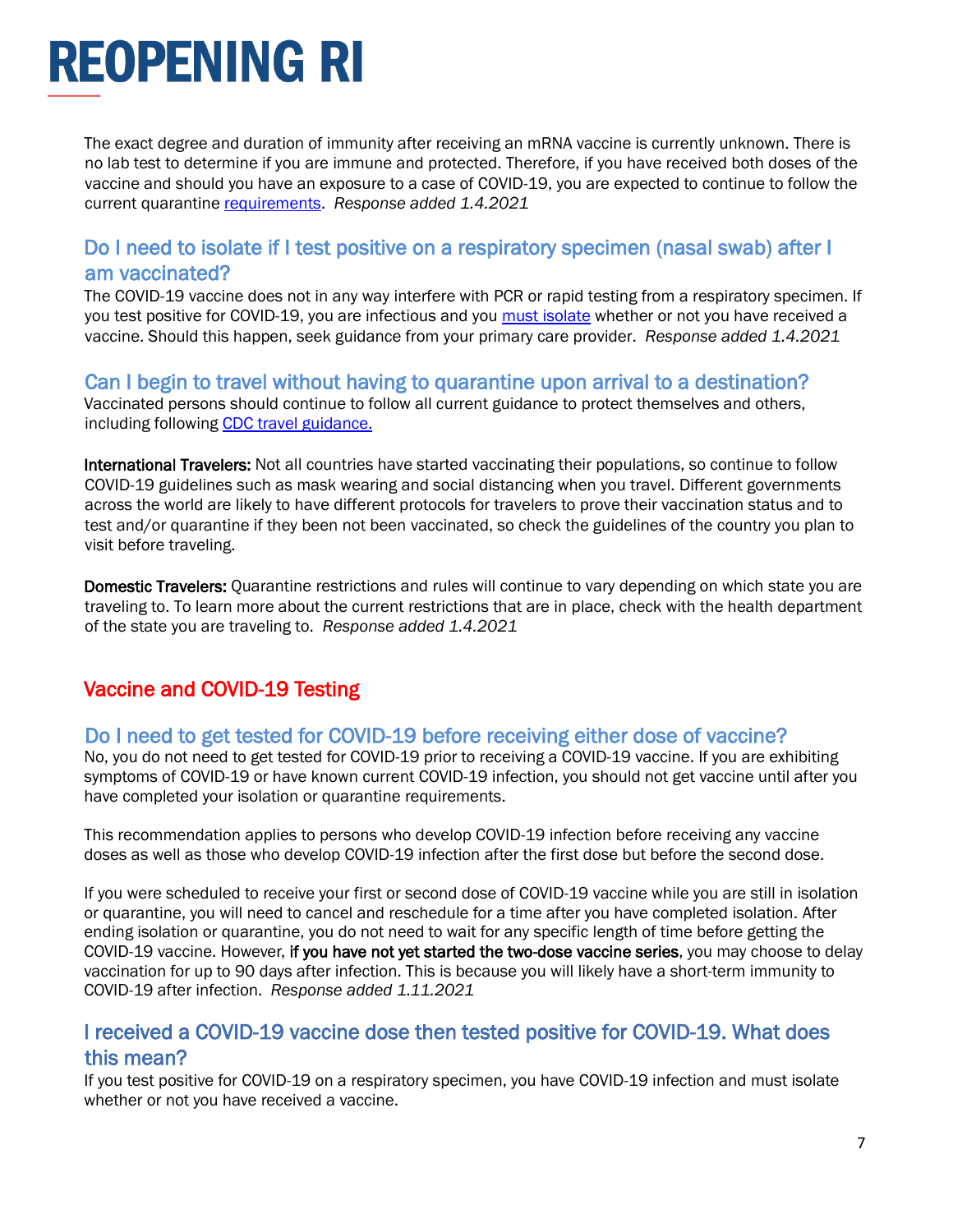There are two types of tests for COVID-19: viral tests and antibody tests.

Viral tests (i.e., PCR or rapid antigen tests), such as nasal swab tests, test for current infection. Neither the recently authorized and recommended vaccines nor the other COVID-19 vaccines currently in clinical trials in the United States cause positive viral test results.

Antibody tests check the blood for antibodies to the virus that causes COVID-19. If your body develops an immune response following a COVID-19 vaccine—which is the goal of vaccination—an antibody test may come back positive. Positive antibody test results also indicate that you may have previously been exposed to the virus causing COVID-19. A positive antibody test result does not necessarily mean you have protective immunity. There is no way to tell whether a positive antibody test is from previous infection or vaccination. Experts are looking at how COVID-19 vaccination may affect antibody testing results.

### If I am part of routine surveillance testing as part of my employment, do I still need to be tested after being vaccinated?

You must continue to participate in surveillance testing even after being vaccinated. At this time, it is unknown how well vaccines prevent asymptomatic infection. In addition, vaccines are not always 100% effective. Finally, the duration of immunity after vaccination is also unknown. For these reasons, it is important to continue to participate in surveillance testing at present. *Response added 1.4.2021*

## <span id="page-7-0"></span>Vaccine and COVID-19 Treatment

## Should I get the COVID-19 vaccine if I received monoclonal antibody treatment?

The CDC advises waiting 90 days after monoclonal antibody or convalescent plasma treatment before receiving COVID-19 vaccine. *Response added 12.17.2020*

## <span id="page-7-1"></span>Vaccine Planning and Distribution

#### Which COVID-19 vaccines are available?

The US Food and Drug Administration authorized Pfizer's COVID-19 vaccine for emergency use on December 11 and Moderna's COVID-19 vaccine for emergency use on December 18. Rhode Island began vaccinating high-risk hospital workers the week of December 14. *Response updated 12.21.2020*

People can follow the progress of different vaccines at various vaccine tracker sites and applications, like the [New York Times Coronavirus Tracker](https://www.nytimes.com/interactive/2020/science/coronavirus-vaccine-tracker.html) or [BioPharma Dive.](https://www.biopharmadive.com/news/coronavirus-vaccine-pipeline-types/579122/) *Response updated 12.14.2020*

#### How much vaccine is Rhode Island getting?

Vaccination amounts are allocated on a per capita basis by the federal government. *Response added 1.22.2021*

#### How is Rhode Island distributing vaccine? Who gets vaccinated when?

Rhode Island's vaccination timeline can be seen [here.](https://health.ri.gov/publications/guidelines/COVID19-vaccine-timeline.pdf) In addition, to see who is getting vaccinated this week and where, please see [here.](https://docs.google.com/spreadsheets/d/1rcqXfFqnv1o6AFZe1zczfkRvI6cL3-6uNrgP91da3gA/edit#gid=0)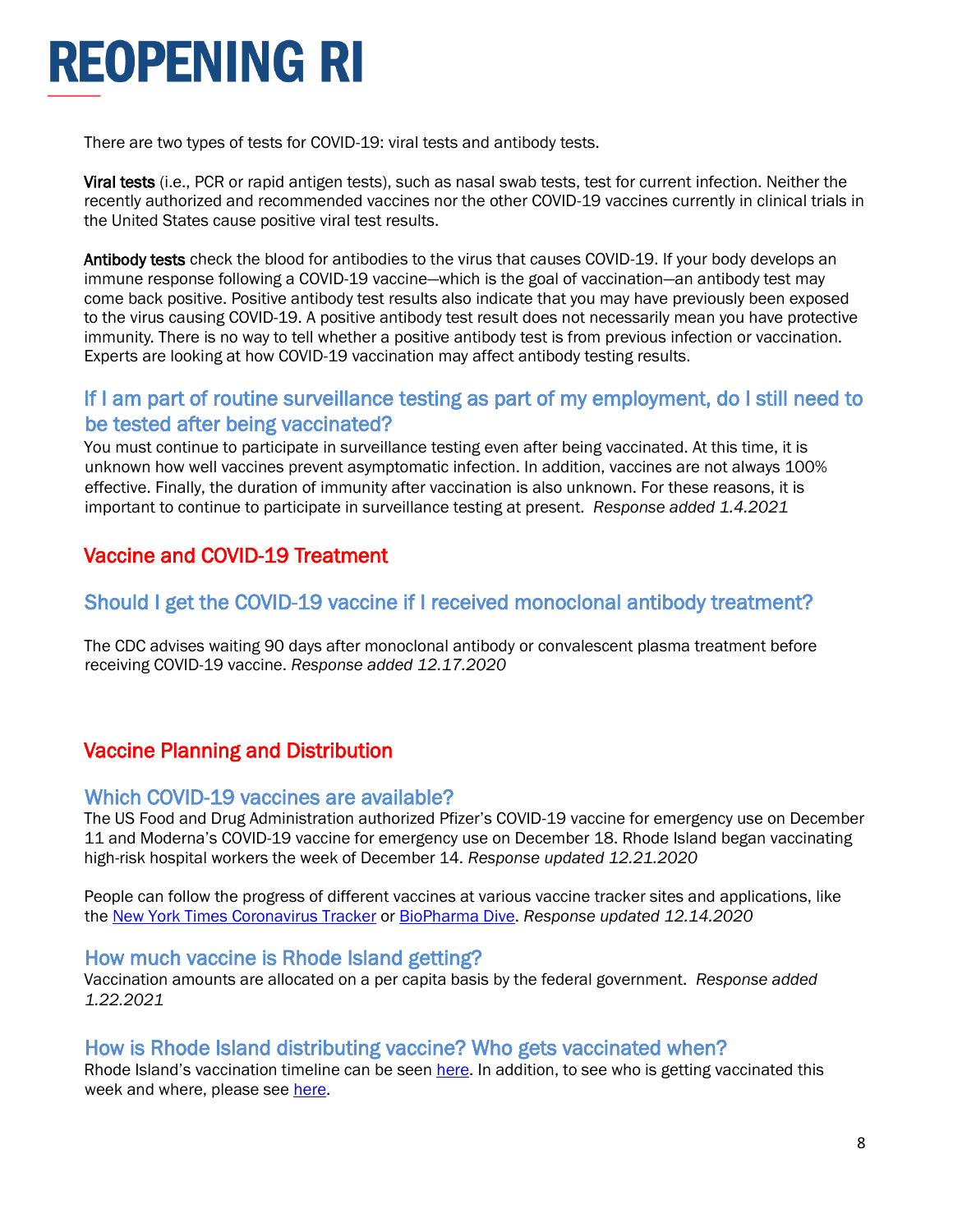Rhode Island wants everyone who wants the vaccine to get it. We, like the rest of the country, face a problem of supply. Rhode Island does not receive enough vaccine to vaccinate everyone at once. The State's planning is informed by the [National Academies of Medicine, Engineering, and Science's Framework](https://www.nap.edu/catalog/25917/framework-for-equitable-allocation-of-covid-19-vaccine)  [for Equitable Allocation of COVID-19 vaccine;](https://www.nap.edu/catalog/25917/framework-for-equitable-allocation-of-covid-19-vaccine) recommendations by the [Advisory Committee on Immunization](https://www.cdc.gov/vaccines/acip/index.html)  [Practices](https://www.cdc.gov/vaccines/acip/index.html) (ACIP) and the Rhode Island COVID-19 Vaccine Subcommittee; new information from CDC and other partners about the availability and safety of various COVID-19 vaccines; and consultation with industry leaders, subject matter experts, and community partners. Equity is a top priority that will continue to inform our vaccine planning.

Rhode Island's COVID-19 Vaccine Subcommittee meets regularly. To receive updates for when a meeting or meeting minutes are posted, please follow this [link](https://opengov.sos.ri.gov/OpenMeetingsPublic/OpenMeetingDashboard?subtopmenuId=201&EntityID=7277) to the Secretary of State Open Meetings website. Click on the orange box that says "email" to register your email address for automatic updates.

Please note that ACIP recommendations are made for the whole country. What works for one state may not work for another. Rhode Island's COVID-19 Vaccine Subcommittee reviews recommendations and applies them to Rhode Island's context. *Response updated 1.19.2021 Updated 1.26.2021*

#### What happens at my vaccination appointment?

Please wear a mask and follow social distancing guidelines at your appointment. You will receive a vaccination card that indicates which vaccine you received and the date and location of your vaccination. You will also receive instructions to make an appointment for your second dose. After receiving the vaccine, you will be asked to remain on site for a 15- to 30-minute observation period. *Response added 1.25.2021*

### What happens after vaccination?

If you received a vaccine that requires a second dose (both Pfizer and Moderna COVID-19 vaccines require second doses), please schedule and attend your appointment for your second dose. Ask your healthcare provider about v-safe, an opt-in smartphone-based tool—developed by CDC—that uses text messaging and web surveys to provide personalized health check-ins after you receive a COVID-19 vaccination. Through vsafe, you can quickly tell CDC if you have any side effects after getting the COVID-19 vaccine. Depending on your answers, someone from CDC may call to check on you and get more information. And v-safe will remind you to get your second COVID-19 vaccine dose if you need one.

Based on information released by Pfizer and Moderna, we expect people to have symptoms after vaccination. People may feel some soreness at the site of injection, some aches, and fatigue. These symptoms may be more noticeable than those that occur with a flu vaccine. This is completely normal and will clear up in a few days. Some people may not have any symptoms.

Please continue to wear a mask, watch your distance, and wash your hands after vaccination. *Response added 1.25.2021*

#### How long does it take to administer vaccine once Rhode Island receives its doses?

There are several steps between receiving vaccine doses in Rhode Island and getting vaccine into someone's arm. Those steps, such as the recording and allocating specific doses for organizations which are vaccinating, distributing and transport of vaccine from a centralized site, ensuring accountability and logging of each dose and scheduling people for shots, take a few days. For this reason, though vaccine is administered at roughly the same rate that it is coming to Rhode Island, there will always be a small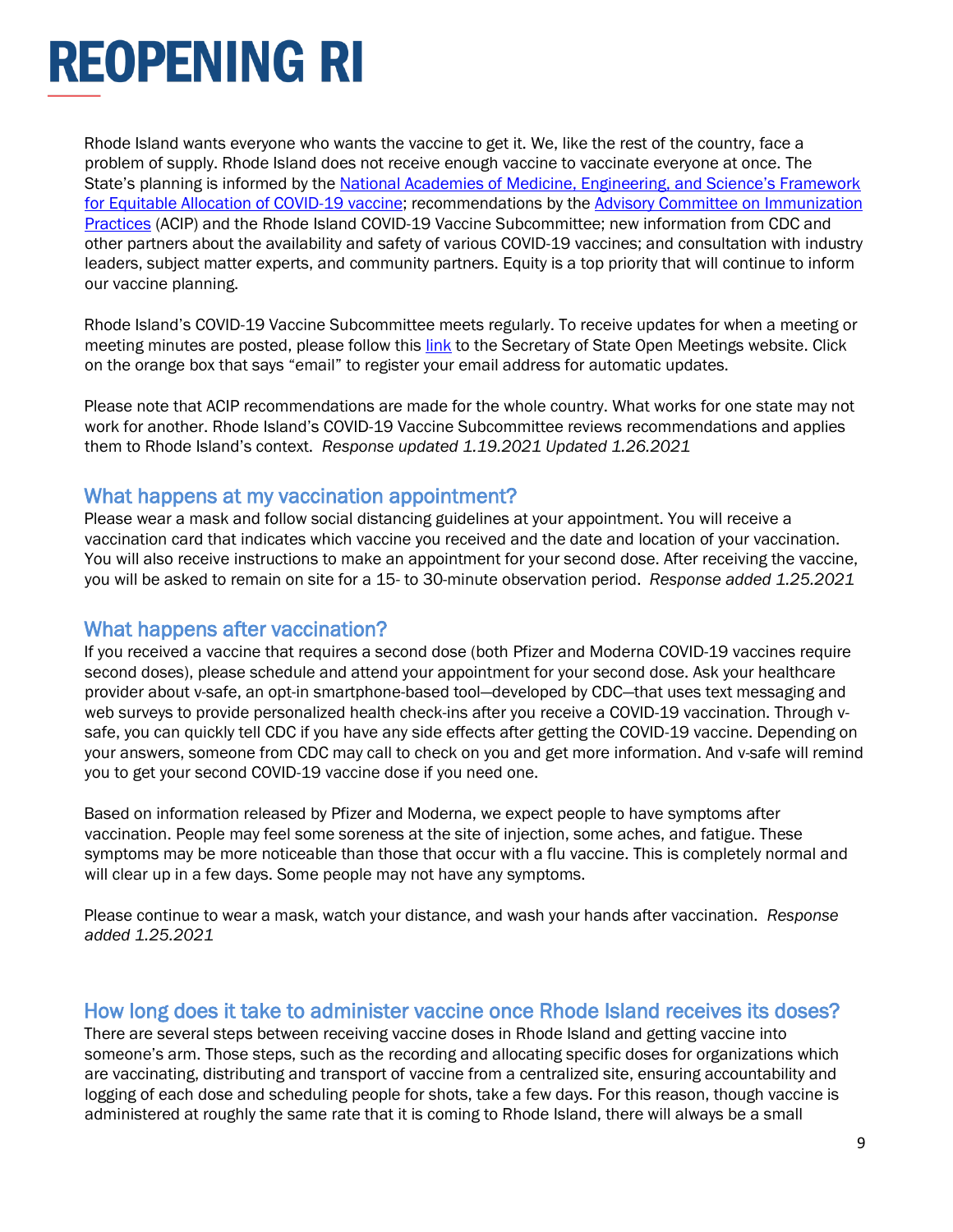difference between the number of doses we have received and the number of doses that have been administered. *Response updated 12.17.2020, 1.11.2021, 1.19.21*

#### When will Rhode Island make vaccine available to adults over 65?

Please see Rhode Island's vaccination timeline [here.](https://health.ri.gov/publications/guidelines/COVID19-vaccine-timeline.pdf) We anticipate having vaccine availability for adults 75 years old and older in February, followed by those 65 to 74 and those 60 to 64. Please note that individuals between the ages of 16 and 64 who also have [underlying health conditions](https://health.ri.gov/publications/guidelines/COVID19-underlying-conditions.pdf) will begin to receive vaccine at roughly the same time as those 60 to 64. Please note that this timeline is based on current vaccine supply (about 14,000 first doses a week). This timeline can be affected by changes in supply or demand for vaccine. Some people may belong to multiple groups, which may also affect the timeline. Underlying health conditions are those that increase the risk of severe illness from the virus causing COVID-19. A list of those conditions can be found [here.](https://health.ri.gov/publications/guidelines/COVID19-underlying-conditions.pdf) *Response added 1.13.2021. Updated 1.19.21 Updated 1.28.21*

#### Who qualifies as a home healthcare provider?

Licensed home healthcare providers who have not received the vaccine will be offered the opportunity to be vaccinated in Phase 1.4. RIDOH will reach out to schedule these vaccinations. Unlicensed home healthcare providers are being considered for the next phase of vaccination. Community and family caregivers who are formally part of the Personal Choice Program, Independent Provider Program, and Shared Living Program will receive a vaccination sign up opportunity within the next two weeks. *Response added 1.19.21*

#### How is vaccination happening at long-term care facilities?

Vaccination of long-term care facility residents and staff is a top priority for our State. CDC has partnered with CVS and Walgreens to administer COVID-19 vaccines to residents and staff of long-term care facilities through a national program. The federal government has set the timeline for this program. Rhode Island has hit all major program milestones. Vaccination clinics began at nursing homes on December 28. CVS and Walgreens have committed to completing the first clinic for every enrolled nursing home in three weeks. Clinics for other long-term care facilities, such as assisted living facilities, group homes for individuals primarily older than 65, and elderly housing with residential services, will begin once all of the first clinics for nursing homes are complete.

As part of this program, which is free of charge to facilities, the pharmacies will schedule and coordinate onsite clinics with each facility, order vaccines and supplies (e.g., syringes, needles, personal protective equipment), ensure vaccines are appropriately stored and handled, administer vaccine to all residents and any staff not already vaccinated, report required vaccination data, and ensure their vaccination and administrative staff entering long-term care facilities meet federal COVID-19 testing requirements. This partnership will help us get vaccines quickly, efficiently, safely, and equitably to all Rhode Island long-term care facilities. It will also help ensure the highest level of training and support for all facilities receiving vaccine. *Response added 12.28.2020*

#### How can I sign up for vaccination? Is there a priority list?

RIDOH will share information on its vaccine web page, through social media, and through media, community partners, employers, and other groups as decisions about who can get vaccinated in each phase of Rhode Island's COVID-19 vaccination program are made. We will also describe how different groups can get vaccinated. RIDOH will engage additional stakeholders and partners in the planning process as we learn more about the availability of vaccine during each phase of the program. For the most up-to-date information, visi[t covid.ri.gov/vaccination](https://covid.ri.gov/vaccination) and sign up for our weekly vaccine update.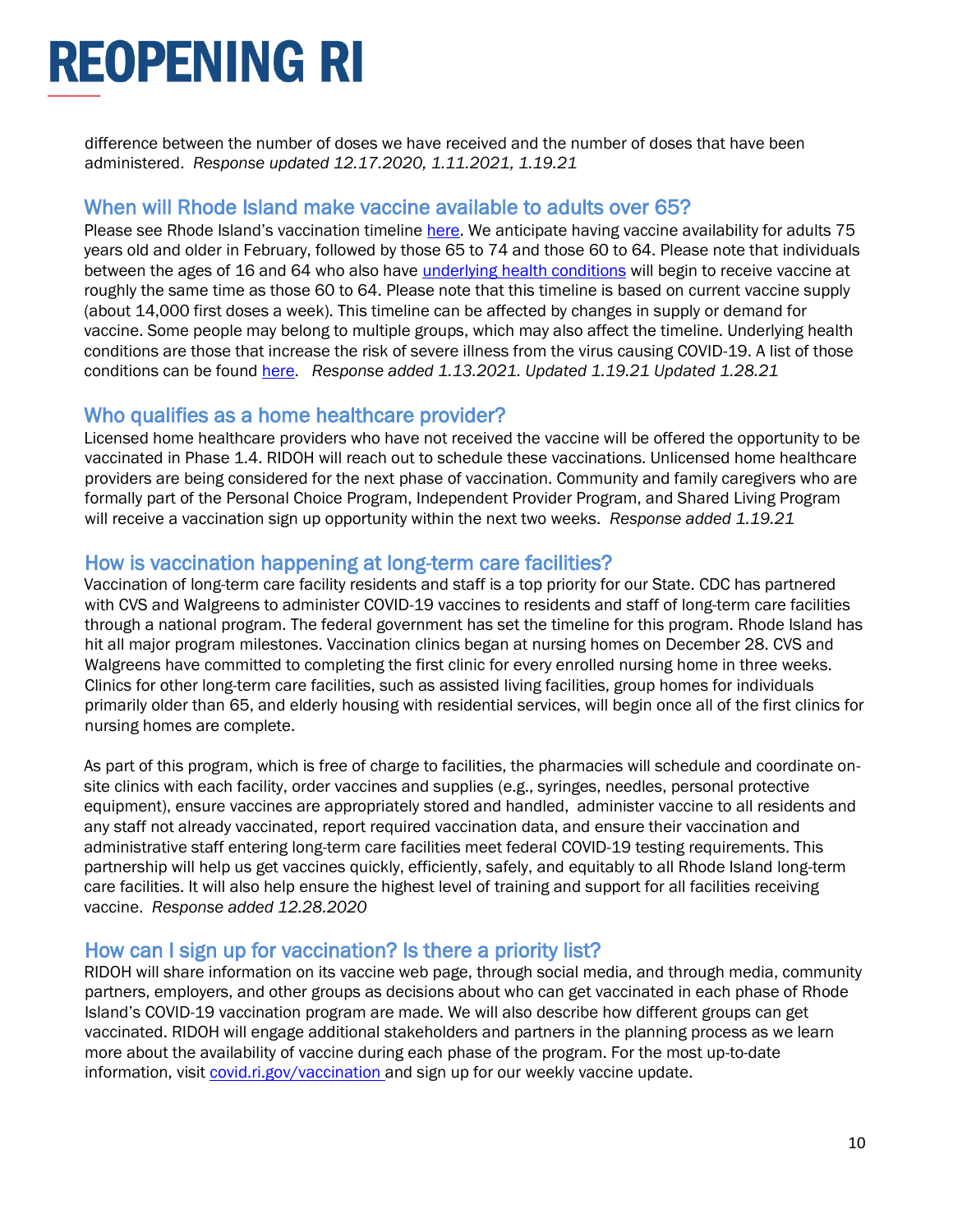Currently, there is no state-sponsored waiting list or registry. However, some municipalities have created local registries. You can visit your city or town's website or call your city/town hall for their local process. Please be aware that signing up through these lists does not guarantee a priority vaccination. *Response updated 12.17.2020, 12.28.2020, 2.1.2021*

#### Are undocumented immigrants eligible for vaccine in Rhode Island?

Yes. Undocumented immigrants are eligible for vaccine in Rhode Island. No questions about immigration status will be asked when making or at vaccination appointments. We do not share information with immigration authorities. Please note that for vaccinations happening in Central Falls, you may be asked for proof of residency (e.g., identification, driver's license, utility bill, rent bill). This is because they are prioritizing vaccine for community members. For more information and resources for undocumented immigrants, please [see here.](https://covid.ri.gov/public/undocumented-immigrants) *Response added 2.1.2021*

#### Is there a cost or co-pay to get vaccinated?

[According to CDC,](https://www.cdc.gov/coronavirus/2019-ncov/vaccines/faq.html#planning) all vaccine doses purchased with U.S. taxpayer dollars will be available to the American people at no cost. Those who administer vaccines may charge insurance companies a fee for giving a shot to someone, but they will not charge the person being vaccinated. There will be no cost or co-pay for anyone getting vaccinated for COVID-19. In addition, people without health insurance will be able to get the COVID-19 vaccine at no cost. *Response updated 1.22.2021*

#### If I am a resident of RI in the summer but another state in the winter, where do I get the vaccine?

You will need to receive both doses in the same state. This is because the second dose will be shipped automatically to the healthcare provider or location that provided the first dose. It is possible that there will be some flexibility on location within provider networks. For more information, please call your provider. *Response added 12.28.2020*

### Are doses of the vaccine being discarded due to non-use?

No doses of vaccine are going to waste. Each vaccination site has systems in place to bring people from priority populations to receive any remaining doses from opened vial. *Response added 1.19.2021*

#### I missed my appointment for the second dose of the COVID-19 vaccine. What should I do?

If you were eligible for vaccine in the early parts of Phase 1, please note that RIDOH has and will continue to communicate with employers and congregate setting managers to determine whether anyone missed appointments for either first or second doses. As we begin to vaccinate additional groups, we will add information here for how to make-up missed vaccination appointments.

[Updated guidance](https://www.cdc.gov/vaccines/covid-19/info-by-product/clinical-considerations.html?CDC_AA_refVal=https%3A%2F%2Fwww.cdc.gov%2Fvaccines%2Fcovid-19%2Finfo-by-product%2Fpfizer%2Fclinical-considerations.html) from the CDC states that the second dose should be administered as close to the recommended interval (21 days after the first dose for Pfizer-BioNTech vaccines, 28 days for Moderna vaccines) as possible. However, if it is not feasible to adhere to the recommended interval, the second dose of Pfizer-BioNTech and Moderna COVID-19 vaccines may be scheduled for administration up to six weeks (42 days) after the first dose. There are currently limited data on efficacy of mRNA COVID-19 vaccines administered beyond this window. Despite lack of efficacy data, when unavoidable delays occur, the second dose may be administered beyond the six-week window and there is no need to restart the series. *Response updated 1.27.2021*

### Do I get to choose which vaccine brand I receive?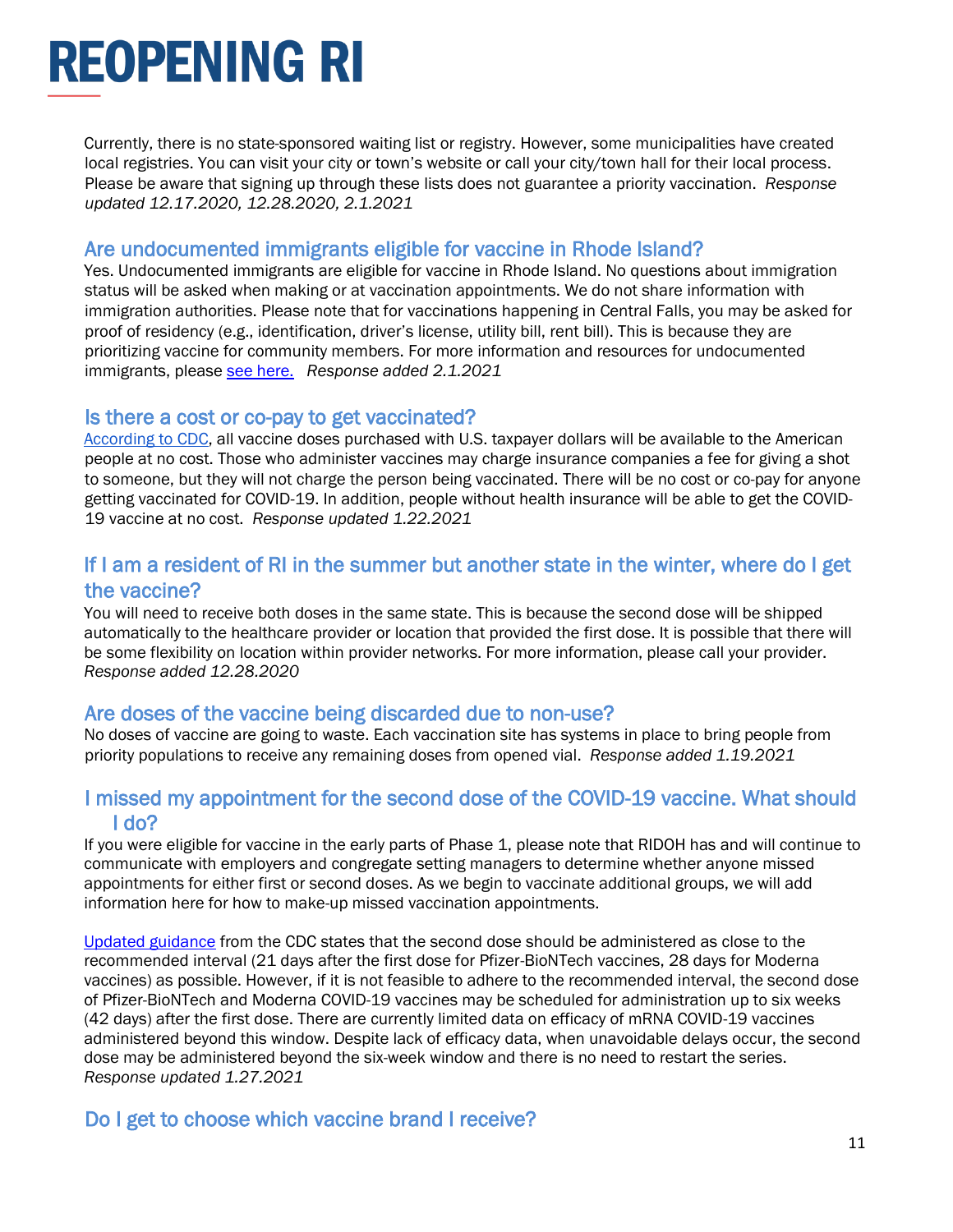In general, only one vaccine may be available through a healthcare provider or vaccination clinic. Please talk to your healthcare provider if you have specific questions or concerns about one COVID-19 vaccine versus another. *Response added 1.22.2021*

#### Is vaccination mandatory?

The Federal government does not mandate vaccination for individuals. However, some employers may require or mandate staff to be vaccinated. Check with your employer to see if they have rules that apply to you.

The Rhode Island Department of Health does not mandate or require people to be vaccinated. This is voluntary. The COVID-19 vaccines are safe, effective, and very important tools in the fight against COVID-19. *Response added 1.22.2021*

## <span id="page-11-0"></span>Vaccine and Contraindications

### Can I get vaccinated if I have allergies?

People with a history of severe allergic reaction (e.g., anaphylaxis) to other vaccines (i.e., not Pfizer-BioNTech vaccine) or to an injectable medication should assess their risks with a primary care provider. However, they can be vaccinated. Often, after vaccination, people are asked to wait for 15 minutes to be observed for potential side effects. People with a history of severe allergic reactions should be prepared for a 30-minute observation period.

Individuals with a history of other allergies (e.g., to food, pets, insects, environmental allergies) or a family history of anaphylaxis should be vaccinated.

People with a history of severe allergic reactions (e.g., anaphylaxis) to any component of the Pfizer-BioNTech or Moderna COVID-19 vaccines should not be vaccinated. *Response added 12.17.2020*

### Can I receive the COVID-19 vaccine if I am pregnant or breastfeeding?

Pregnant and breastfeeding women can be vaccinated if they choose, after they have had the opportunity to discuss risks and benefits with their healthcare providers. Note: Routine testing for pregnancy prior to receiving COVID-19 vaccine is not recommended. *Response added 12.17.2020. Updated 1.19.21*

## Should I get the COVID-19 vaccine if I already had COVID-19?

Yes, you should still receive the vaccine. A previous COVID-19 positive diagnosis does not necessarily mean you have long term immunity and it does not prevent you from receiving a vaccine or limit the vaccine's ability to work effectively. If you've tested positive for COVID-19, you must wait until you have completed your isolation period and are considered recovered. There is no recommended minimum interval between infection and vaccination, but reinfection is uncommon in the 90 days after infection with COVID-19. Thus, you may choose to delay vaccination until the end of that period, if desired. *Response updated 1.4.2021*

### Should I get the COVID-19 vaccine if I was just received a different vaccine (e.g., Shingrix)?

People who have received any other vaccine within the past 14 days should wait until 14 days have passed to receive the COVID-19 vaccine. *Response added 12.17.2020*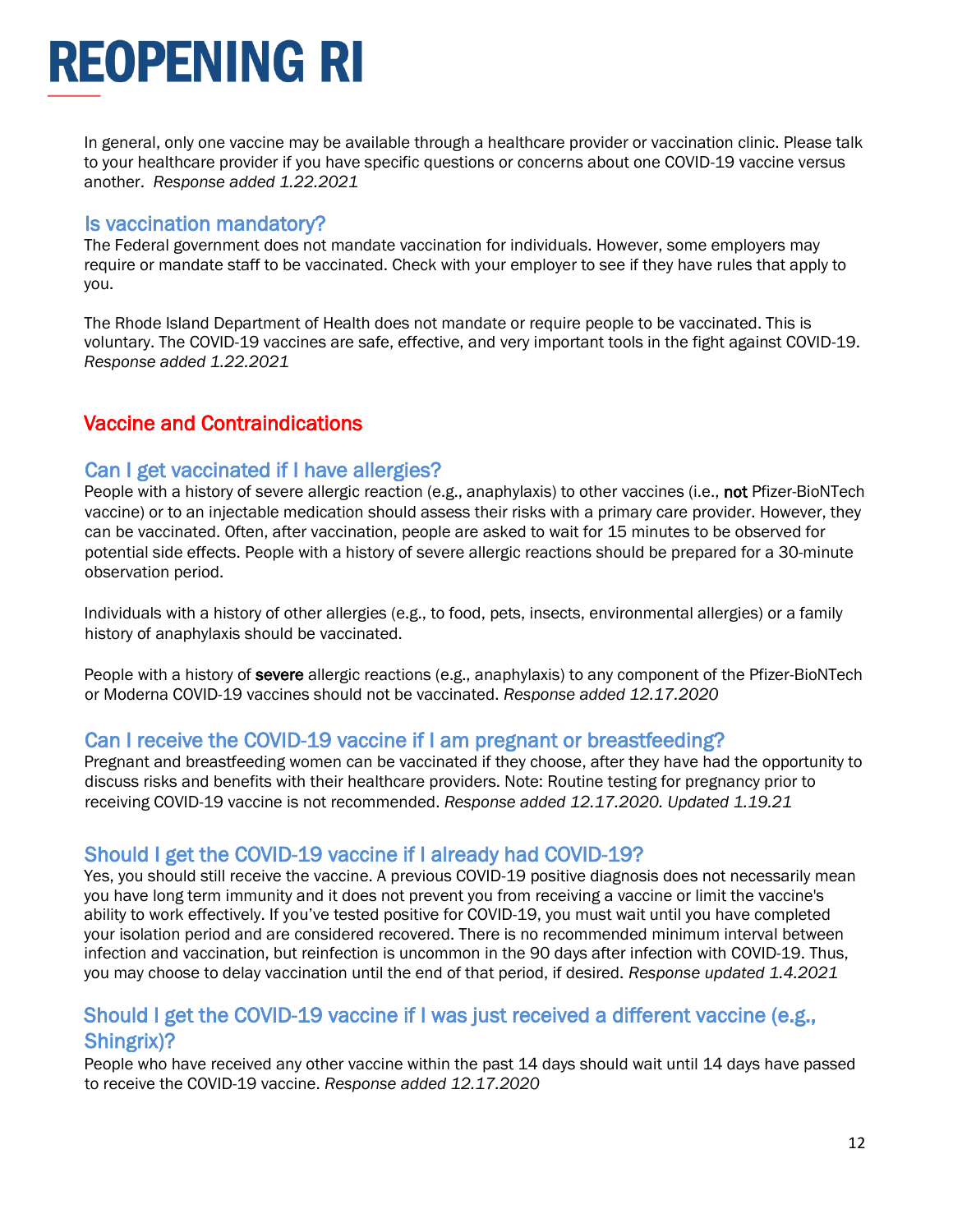## <span id="page-12-0"></span>COVID-19 Vaccine FAQs for Healthcare Providers and **Professionals**

## <span id="page-12-1"></span>Vaccine storage and handling

### Does the vaccine need to be kept in a different container once it reaches a distribution site, or can the boxes be put in a freezer or refrigerator?

The vaccine does not need to be kept in a different container once it reaches a distribution site. The CDC recommends that vaccines and diluents be stored in their original packaging. Note that, upon arrival, shipments of refrigerated and frozen vaccine should be immediately examined for signs of damage, for indication of a temperature excursion during transit, and to guarantee receipt of the appropriate vaccine types and quantities. (Source: [CDC\)](https://www.cdc.gov/vaccines/hcp/admin/storage/toolkit/storage-handling-toolkit.pdf) *Response added 1.11.2021*

### What should I know ahead of time about planning for a power outage?

Emergencies such as equipment failures, power outages, severe weather conditions, or natural disasters usually happen without warning and may compromise storage conditions. Because of the limited supply of the COVID-19 vaccines, especially during early US vaccination efforts, it is critical that COVID-19 vaccination providers have plans in place for emergency situations. Some key issues to remember include:

- Vaccines may remain inside a nonfunctioning unit as long as appropriate temperatures are maintained. Monitor your Digital Data Logger (DDL) to determine when additional action should be taken.
- Having an on-site generator(s) prevents the need to transport vaccines to an alternative storage facility during a power outage.
- Emergency situations can arise outside of normal business hours, so your office staff as well your facility's building manager and/or security staff, if appropriate, should understand how to implement your emergency operation plans or access your facility if necessary.
- Ensure your facility has the resources on hand to safely pack vaccines for transport during emergencies.

(Source: [CDC\)](https://www.cdc.gov/vaccines/hcp/admin/storage/toolkit/storage-handling-toolkit.pdf) *Response added 1.11.2021*

### <span id="page-12-2"></span>Vaccine distribution phases

### Will healthcare workers practicing in Rhode Island who live in a different state be able to receive vaccine in Rhode Island?

Yes. Healthcare workers practicing in Rhode Island who live in a different state will be able to receive the vaccine the same way healthcare workers who live in Rhode Island do. *Response added 1.11.2021*

### Will healthcare workers who live in Rhode Island but are licensed and practice in another state receive priority vaccination in Rhode Island?

Please speak with your employer to determine whether and/or when you qualify for vaccination there. You would not fall into Rhode Island's first priority groups because your employer is not located in Rhode Island. If you are not eligible where you work, you would qualify for vaccination at the time the general public is vaccinated in Rhode Island. If you fall into this category and you are 65 or older, please stay in touch with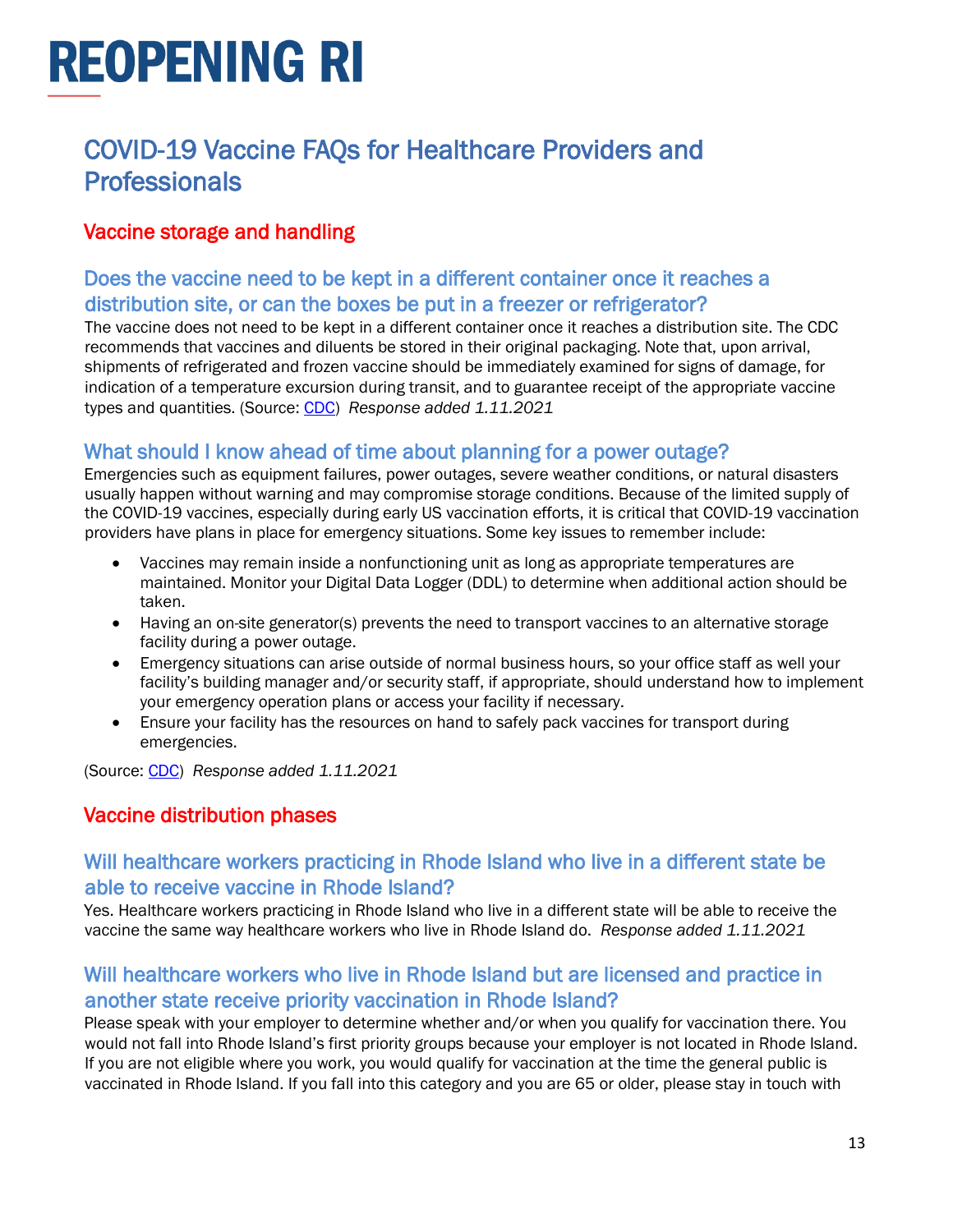your primary care provider, as older adults and individuals with comorbidities may be vaccinated through their providers in the future. *Response added 1.19.21* 

#### Who qualifies as a home healthcare provider?

Licensed home healthcare providers who have not received the vaccine will be offered the opportunity to be vaccinated in Phase 1.4. RIDOH will reach out to schedule these vaccinations. Unlicensed home healthcare providers are being considered for the next phase of vaccination. Community and family caregivers who are formally part of the Personal Choice Program, Independent Provider Program, and Shared Living Program will receive a vaccination sign up opportunity within the next two weeks. *Response added 1.19.21*

## <span id="page-13-0"></span>Administering vaccine and contraindications

### How do I sign up to administer the COVID-19 vaccine?

Information about enrolling as a COVID-19 vaccine provider will be shared with healthcare providers on a rolling basis as Rhode Island receives additional doses of vaccine. All organizations and providers that want to administer the COVID-19 vaccine must be enrolled as State-Supplied Vaccine (SSV) providers for the 7/1/2020 - 6/30/2021 calendar year. If you are not currently enrolled in the SSV program learn more about [enrolling in the SSV Program.](https://health.ri.gov/immunization/for/providers/)

If you are interested in a paid opportunity, The Wellness Company is hiring vaccinators and administrative staff. For more, please see: [http://twc.thewellcomp.com/about/careers.](http://twc.thewellcomp.com/about/careers) If you are interested in volunteering as a vaccinator, please sign up at: [https://www.riresponds.org.](https://www.riresponds.org/) For other paid and volunteer opportunities, please see: [https://covid.ri.gov/howtohelp.](https://covid.ri.gov/howtohelp)

### If a patient has a history of severe allergic reaction (e.g., anaphylaxis), should they receive the COVID-19 vaccine?

A history of the following are contraindications to vaccination with both the Pfizer-BioNTech and Moderna COVID-19 vaccines:

- Severe allergic reaction (e.g., anaphylaxis) after a previous dose of an mRNA COVID-19 vaccine or any of its components
- Immediate allergic reaction of any severity to a previous dose of an mRNA COVID-19 vaccine or any of its components (including polyethylene glycol [PEG])\*
- Immediate allergic reaction of any severity to polysorbate (due to potential cross-reactive hypersensitivity with the vaccine ingredient PEG)

A history of any immediate allergic reaction to any other vaccine or injectable therapy (e.g., intramuscular, intravenous, or subcutaneous vaccines or therapies not related to a component of mRNA COVID-19 vaccines or polysorbate) as a precaution but not a contraindication to vaccination for both the Pfizer-BioNTech and Moderna COVID-19 vaccines. These persons should be counseled about the unknown risks of developing a severe allergic reaction and balance these risks against the benefits of vaccination. Deferral of vaccination and/or consultation with an allergist/immunologist may be considered until further information on the risk of anaphylaxis is available.

Allergic reactions (including severe allergic reactions) not related to vaccines, injectable therapies, components of mRNA COVID-19 vaccines (including PEG), or polysorbates, such as food, pet, venom, or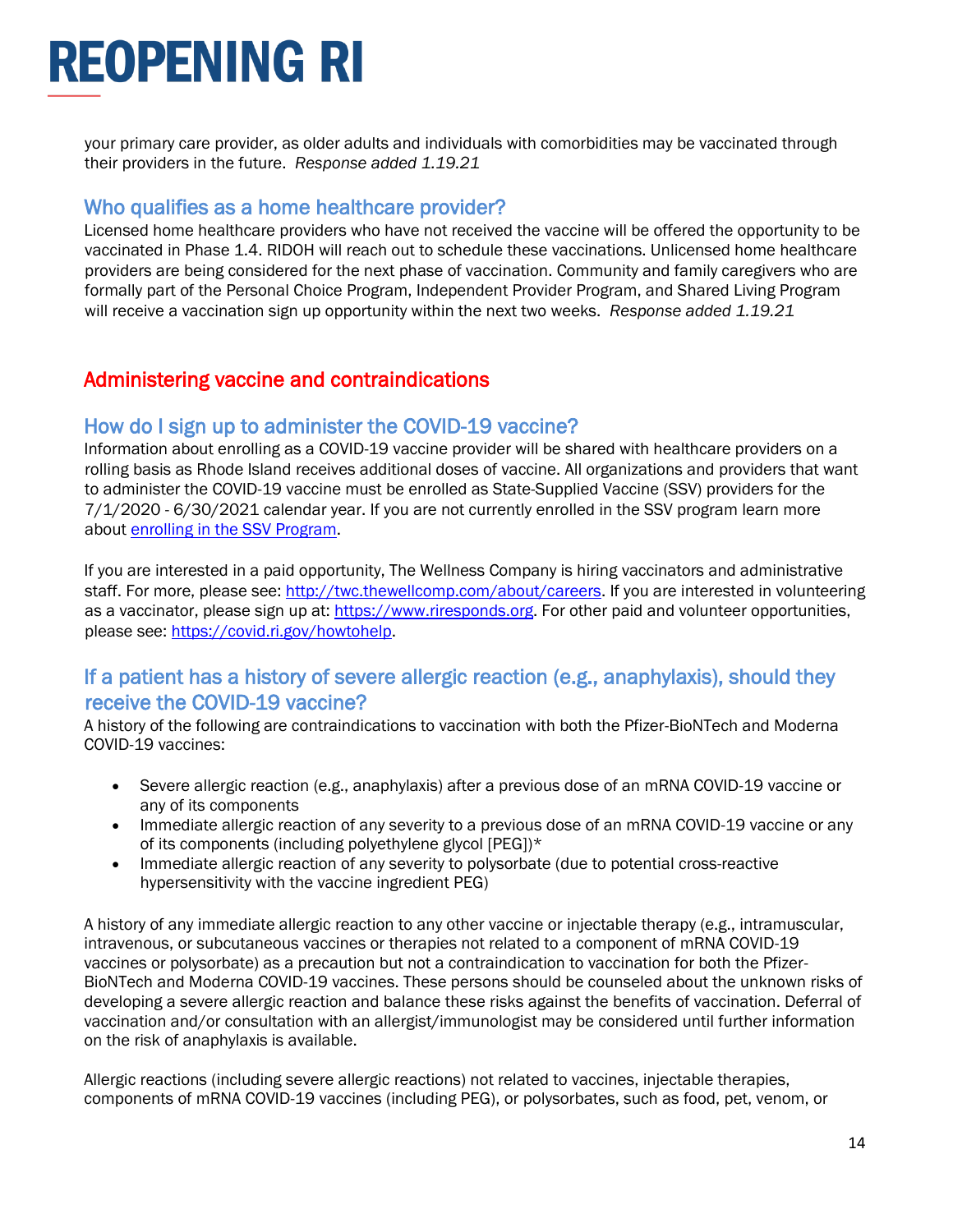environmental allergies, or allergies to oral medications (including the oral equivalents of injectable medications) are not a contraindication or precaution to vaccination with either mRNA COVID-19 vaccine.

CDC recommends an observation period following vaccination with mRNA COVID-19 vaccines. Persons with a history of an immediate allergic reaction of any severity to a vaccine or injectable therapy and persons with a history of anaphylaxis due to any cause should be observed for 30 minutes. *Response added 1.11.2021*

### Should patients with a history of Guillain-Barré Syndrome avoid the COVID-19 vaccine?

To date, no cases of Guillain-Barré syndrome (GBS) have been reported following vaccination among participants in the Pfizer-BioNTech or Moderna COVID-19 vaccines clinical trials. With few exceptions, ACIP's [general best practice guidelines for immunization](https://www.cdc.gov/vaccines/hcp/acip-recs/general-recs/index.html) does not include history of GBS as a contraindication or precaution to vaccination. Persons with a history of GBS may receive an mRNA COVID-19 vaccine unless they have a contraindication to vaccination. Any occurrence of GBS following mRNA COVID-19 vaccination should be reported to the Vaccine Adverse Event Reporting System (VAERS). *Response added 1.11.2021*

### Is the COVID-19 vaccine recommended for pregnant or breastfeeding women?

Pregnant and breastfeeding women in groups that are recommended to receive the vaccine (e.g., healthcare personnel) should be offered the vaccine, with the opportunity to discuss risks and benefits with their healthcare providers. Healthcare providers should consider the levels of COVID-19 community transmission, a patient's personal risk of contracting COVID-19 by occupation or other activities, risks to the patient and potential risks to the fetus, vaccine efficacy, vaccine side effects, and the lack of data about the vaccine during pregnancy. Note: There is no recommendation for routine testing for pregnancy prior to receiving the COVID-19 vaccine. *Response added 1.11.2021*

### If a patient has received monoclonal antibody treatment, when can they receive the COVID-19 vaccine?

CDC advises waiting 90 days after monoclonal antibody treatment before receiving the COVID-19 vaccine. *Response added 1.11.2021*

#### Should patients who have recently received other vaccines receive the COVID-19 vaccine?

The COVID-19 vaccine series should be administered alone. People who have received any other vaccine within the past 14 days should not receive the COVID-19 vaccine. Also, other vaccines should not be given in the 14 days following vaccination with the COVID-19 vaccine. This is mainly to avoid confusion should vaccine side effects occur. *Response added 1.11.2021*

### If a patient has tested positive for SARS-CoV-2, when can they receive the COVID-19 vaccine?

[CDC advises](https://www.cdc.gov/vaccines/covid-19/info-by-product/clinical-considerations.html?CDC_AA_refVal=https%3A%2F%2Fwww.cdc.gov%2Fvaccines%2Fcovid-19%2Finfo-by-product%2Fpfizer%2Fclinical-considerations.html) deferring vaccination until recovery from acute illness (if person had symptoms) and until after criteria have been met to discontinue isolation. In addition, and while vaccine supply is limited, CDC advises that people who were recently infected could choose to temporarily delay vaccination for 90 days during this period, due to lower risk of reinfection. *Response added 1.11.2021 Updated 1.26.2021*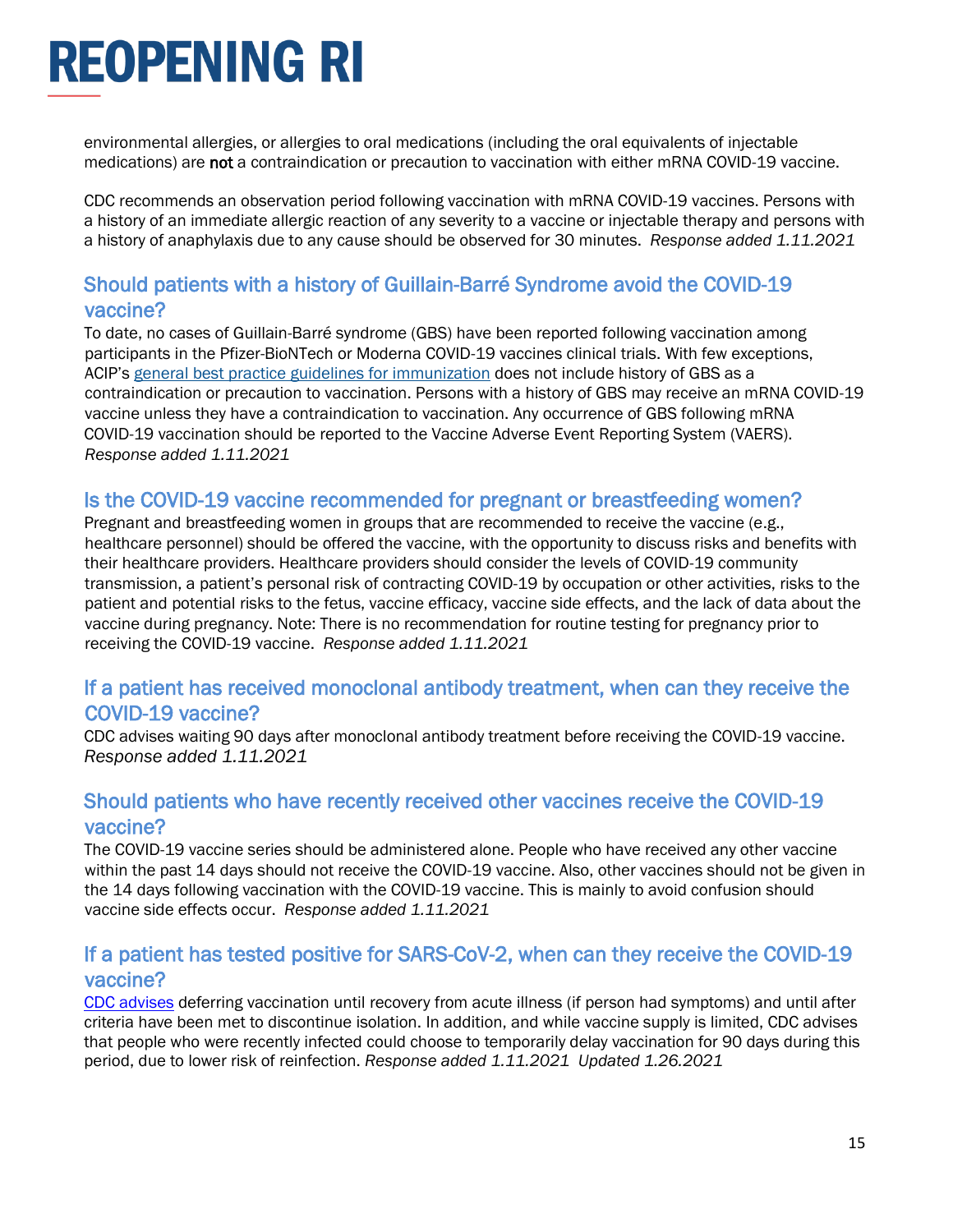### If there is a delay in timing of the second dose, at what point does the vaccination have to start over?

The second dose should be administered as close to the recommended interval as possible. However, if it is not feasible to adhere to the recommended interval, the second dose of Pfizer-BioNTech and Moderna COVID-19 vaccines may be scheduled for administration up to 6 weeks (42 days) after the first dose. There are currently limited data on efficacy of mRNA COVID-19 vaccines administered beyond this window. Despite lack of efficacy data, when unavoidable delays occur, the second dose may be administered beyond the six-week window and there is no need to restart the series. *Response added 1.11.2021 Updated 1.25.2021*

#### Does v-safe remind patients that they need a second dose?

V-safe is an opt-in smartphone-based app that allows patients to submit information about side effects to CDC. This information helps CDC monitor the safety of COVID-19 vaccines in near real time. If any serious health problems are reported, they can be quickly investigated by CDC's medical experts and scientists. Vsafe also provides second vaccine dose reminders if needed, and telephone follow up to anyone who reports medically serious adverse events.

RIDOH is looking into several different methods to help people remember which vaccines they received and to notify people when they need to get their second dose. *Response added 1.11.2021*

#### Does v-safe document which vaccine a patient received?

Yes. The patient is prompted to enter this information into v-safe when setting up the program. For more, see:<https://www.cdc.gov/coronavirus/2019-ncov/vaccines/safety/vsafe.html>*Response added 1.11.2021*

### Are mRNA vaccines interchangeable? Can patients receive a second dose of a different vaccine?

The current mRNA COVID-19 vaccines are not interchangeable with each other or with other COVID-19 vaccine products. The safety and efficacy of mixing these vaccines has not been evaluated. [Per the CDC,](https://www.cdc.gov/vaccines/covid-19/info-by-product/clinical-considerations.html?CDC_AA_refVal=https%3A%2F%2Fwww.cdc.gov%2Fvaccines%2Fcovid-19%2Finfo-by-product%2Fpfizer%2Fclinical-considerations.html) in exceptional situations in which the first-dose vaccine product cannot be determined or is no longer available, any mRNA COVID-19 vaccine may be administered at a minimum of 28 days between doses. *Response added 1.26.2021*

### Do staff (e.g., long-term care facility staff) need to continue surveillance testing if they receive vaccine?

Yes. It is important to evaluate the effectiveness of the vaccine in preventing COVID-19 among staff and residents of long-term care facilities, as well as in all settings and in the community where surveillance testing is recommended. *Response added 1.11.2021*

## <span id="page-15-0"></span>COVID-19 Vaccines and COVID-19 variants

#### How many COVID-19 variants are circulating?

Per the CDC, there are multiple COVID-19 variants circulating around the world. The following is taken from their page on [Emerging COVID-19 Variants.](https://www.cdc.gov/coronavirus/2019-ncov/transmission/variant.html)

Several new variants emerged in the fall of 2020, most notably: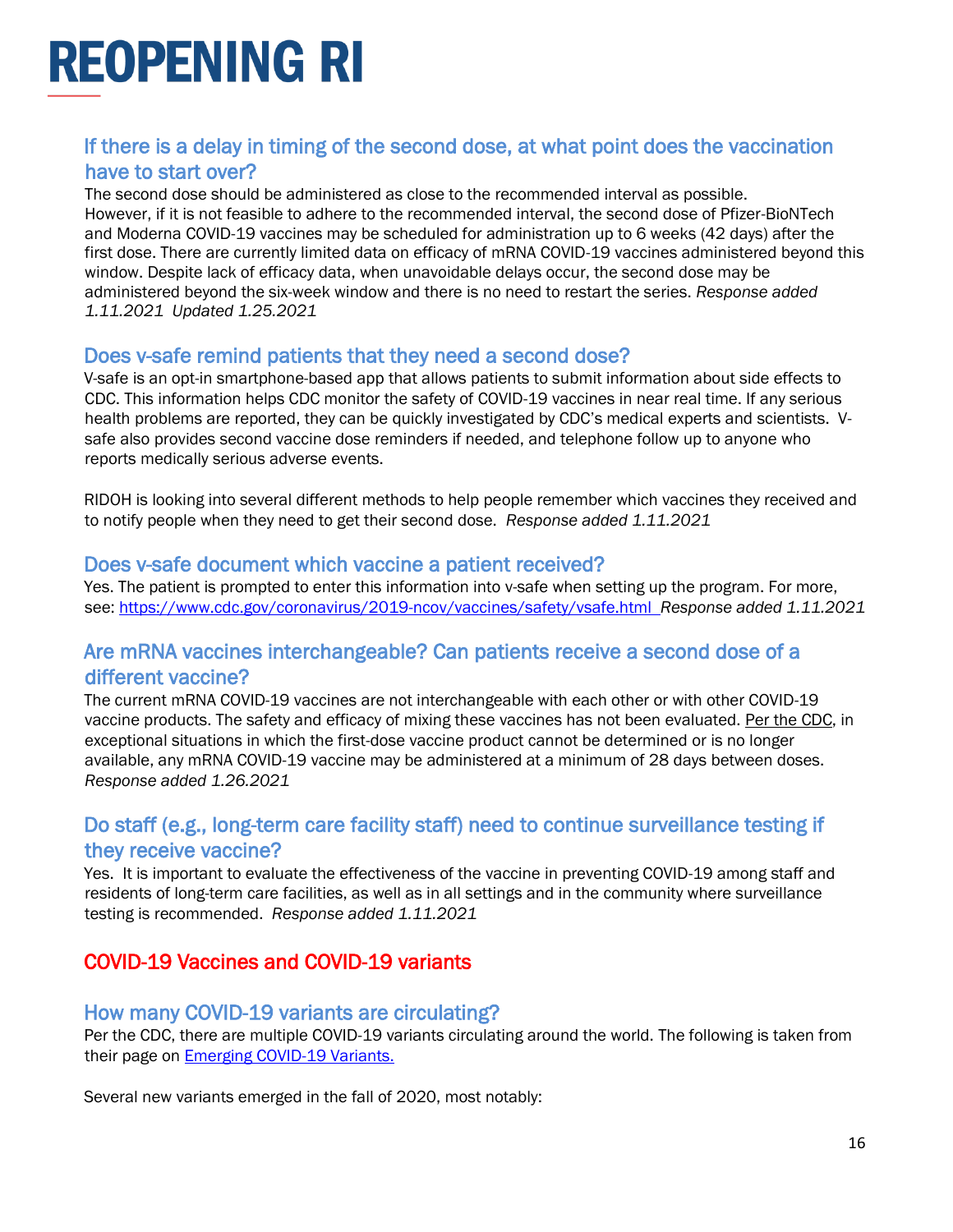- In the United Kingdom (UK), a new variant of SARS-CoV-2 (known as 20I/501Y.V1, VOC 202012/01, or B.1.1.7) emerged with a large number of mutations. This variant has since been detected in numerous countries around the world, including the United States (US). In January 2021, scientists from the UK reported evidence that suggests the B.1.1.7 variant may be associated with an increased risk of death compared with other variants. More studies are needed to confirm this finding. This variant was reported in the US at the end of December 2020.
- In South Africa, another variant of SARS-CoV-2 (known as 20H/501Y.V2 or B.1.351) emerged independently of B.1.1.7. This variant shares some mutations with B.1.1.7. Cases attributed to this variant have been detected in multiple countries outside of South Africa. This variant was reported in the US at the end of January 2021.
- In Brazil, a variant of SARS-CoV-2 (known as P.1) emerged that was first was identified in four travelers from Brazil, who were tested during routine screening at Haneda airport outside Tokyo, Japan. This variant has 17 unique mutations, including three in the receptor binding domain of the spike protein. This variant was detected in the US at the end of January 2021.

It seems that these variants spread more easily and quickly. We do not know for sure that they cause more severe illness or increased risk of death. But an increase in the number of cases can strain healthcare resources. For this reason, we must continue to practice measures like wearing masks, washing our hands, and watching our distance. For more, see the [CDC's page](https://www.cdc.gov/coronavirus/2019-ncov/transmission/variant.html) on COVID-19 variants. *Response added 1.22.2021 Updated 2.1.2021*

### Are the existing COVID-19 vaccines effective against COVID-19 variants?

We don't know yet. Researchers are working to understand how widely these variants have spread and how these variants affect existing treatments and vaccine. *Response added 1.22.2021*

### <span id="page-16-0"></span>Talking with patients about myths and misconceptions

### Does the vaccine contain a microchip?

No. There is no vaccine microchip, and the vaccine will not track people or gather personal information into a database. This myth started after comments made by Bill Gates from the Bill & Melinda Gates Foundation about a digital certificate of vaccine records. The technology he was referencing is not a microchip, has not been implemented in any manner, and is not tied to the development, testing, or distribution of COVID-19 vaccines. *Response added 1.11.2021*

#### Can mRNA vaccines alter your DNA?

No. The COVID-19 vaccines currently available, which are messenger RNA (mRNA) vaccines, will not alter your DNA. Messenger RNA vaccines work by instructing cells in the body how to make a protein that triggers an immune response, according to CDC. Messenger RNA injected into your body does not enter the cell nucleus where DNA is located and will not interact with or do anything to the DNA of your cells. Human cells break down and get rid of the messenger RNA soon after they have finished using the instructions. *Response added 1.11.2021*

#### Will the vaccine give you COVID-19?

No. None of the COVID-19 vaccines currently in development or in use in the US contain the live virus that causes COVID-19. The goal for each of the vaccines is to teach our immune system how to recognize and